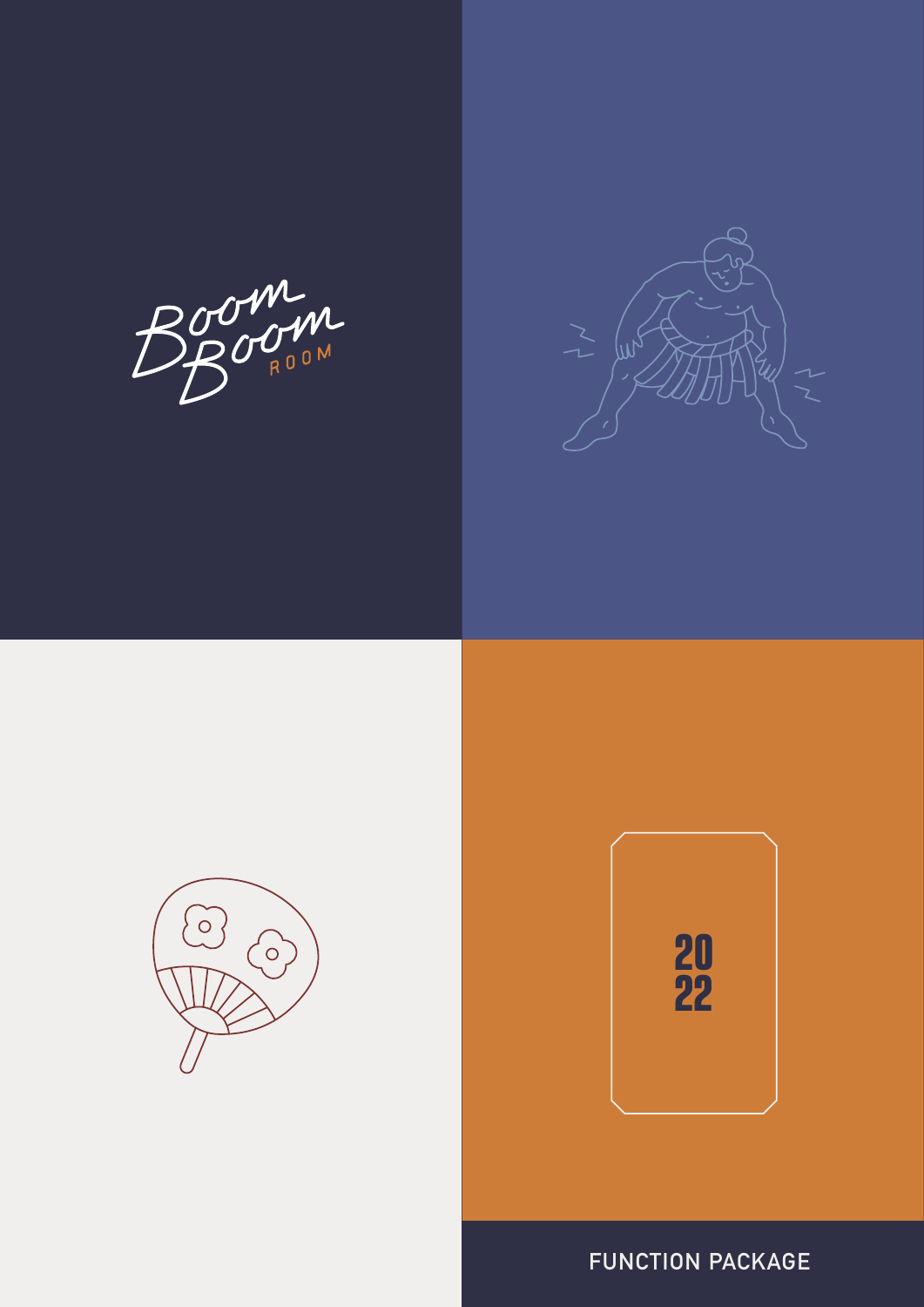

In the basement level of the beautiful, heritage listed Adina Hotel building, you will be transported to Brisbane's most exclusive Izakaya.

A tantalizing Japanese menu highlighting our Robatayaki Grill, a unique beverage selection of rare and unique Japanese whiskeys and sakes, and specially curated cocktails combine to form a Japanese dining and bar experience like no other.

Formerly the Queensland Government Savings Bank, Boom Boom Room Izakaya creatively morphs it's heritage listed bank vaults into uniquely avant-garde and decadent private spaces for that one of **A** it's heritage listed<br>a kind experience.









## **THE VAILLTS**

We converted our 1920s bank into a unique private space that offers a 30 guest capacity for cocktail events or it can be divided into 2 smaller rooms for more intimate events of 10 to 18 quests seated.

### **TRUMPET ROOM**

The centerpiece of this room is our iconic Timothy Oulton Rex dining table; A perfect place to host your friends for decadent night of sparkling conversation. The space accommodates up to 30 guests cocktail style or 7 around the table.

## **GROUP DINING**

For up to 34 guests, we offer a designated space in the Izakaya Restaurant overlooking the Robatayaki Grill. Enjoy the custom designed omakase banquet whilst pairing with a beverage package and sake or whisky journey. It can remain semi-private or be opened up to benefit from the venue's cool vibe.

## **EXCLUSIVE USE**

Book The Boom Boom Room exclusively for up to 300 guests cocktail style. Work with our events team to tailor the space to accommodate your needs.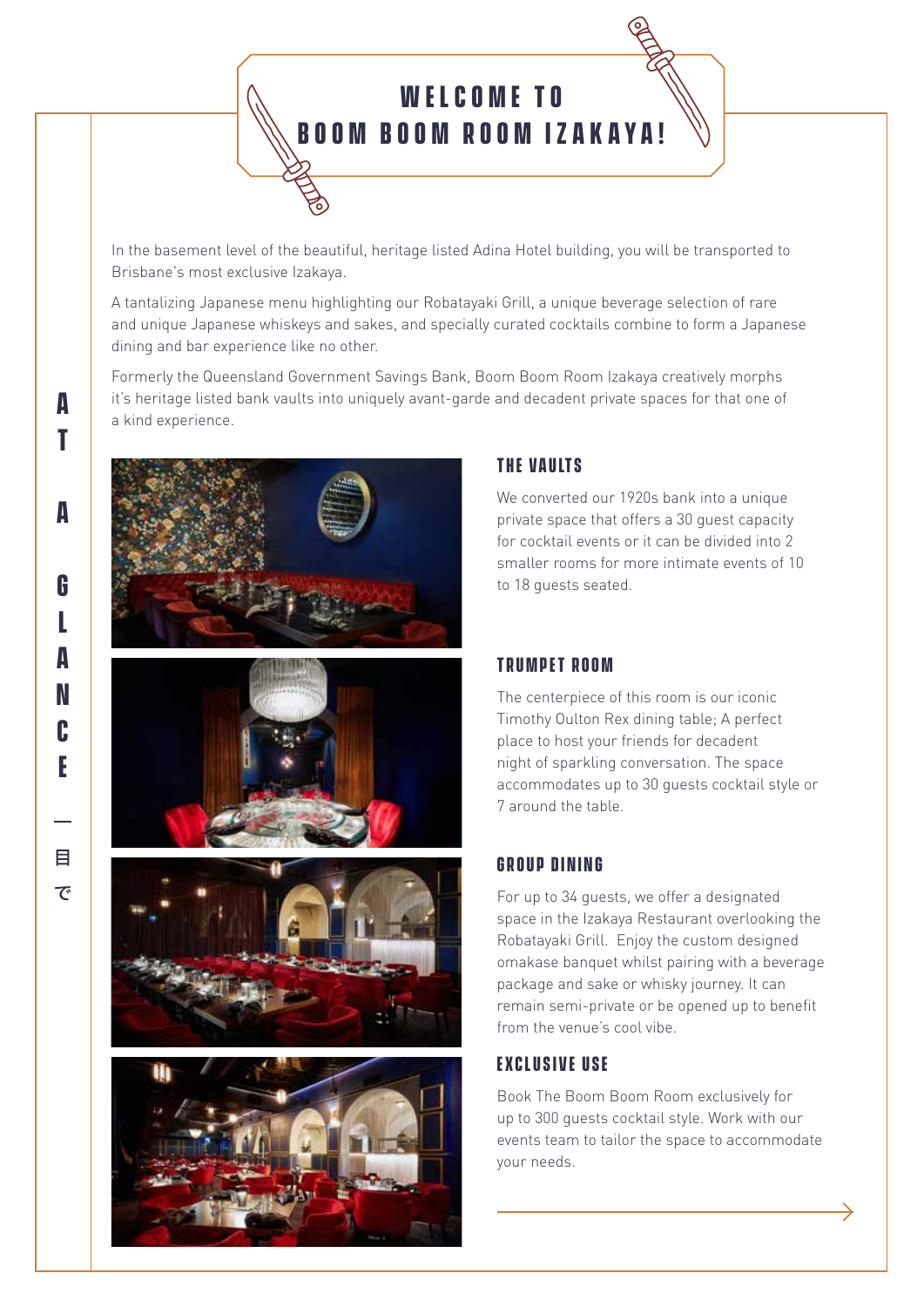## **otsumami package**

## Required for groups of 15+ | **\$46pp**

Tuna maki roll, fermented chilli, yuzu mayo, cucumber + avocado (GF, DF) Ora king salmon maki roll, wasabi mayo, yuzu kosho + miso kimchi <sup>(GF, DF)</sup> Chicken thigh yakitori, chicken fat vinaigrette + chicken skin furikake  $(GF, DF)$ Icon XB Wagyu tri tip, bora miso + sunflower puree, perilla dressing Gooralie Farm pork belly, miso apple + pork floss furikake (GF, DF) Crispy potato yakitori, koji plant cream + kombu (GF, DF, W) Pork katsu sando, miso mustyard mayo, bulldog sauce + boom boom hot sauce <sup>(DF)</sup>

## **ADDITIONS**

**C**

**O**

**C**

**K**

**T**

**A**

**I**

T

**L**

| Frasier island spanner crab, udon noodles, kombu butter + shiso                               | $$12$ /pp |
|-----------------------------------------------------------------------------------------------|-----------|
| Mini barramundi katsu boa burger, kewpie tartare, bacon + boom boom hot sauce <sup>(DF)</sup> | $$10$ /pp |
| Chicken thigh in kombu, soba noodles, foie gras butter, furikake                              | \$10pp    |
| Lamb rump, shio kombu, miso, mushrooms, takana + edamame                                      | \$10pp    |
| Mushroom onigirazu, miso mustard mayo, takana + bulldog sauce (GF, DF, W)                     | $$8$ /pp  |
| Miso glazed eggplant, salt and pepper tofu + spring onion (GF, DF, W)                         | $$8$ /pp  |
| Raspberry cheesecake, white chocolate, match + raspberry <sup>(GF)</sup>                      | \$7/pp    |
| Nitro frozen miso chocolate mousse, dulce de leche + blueberries [can be done GF]             | \$7/pp    |
| Vanilla and plant cream pannacotta, shiso and plum granita + frozen grapes (GF, DF, W)        | \$7/pp    |

**Speak to your coordinator to tailor or build your own cocktail menu to suit any budget or desire.**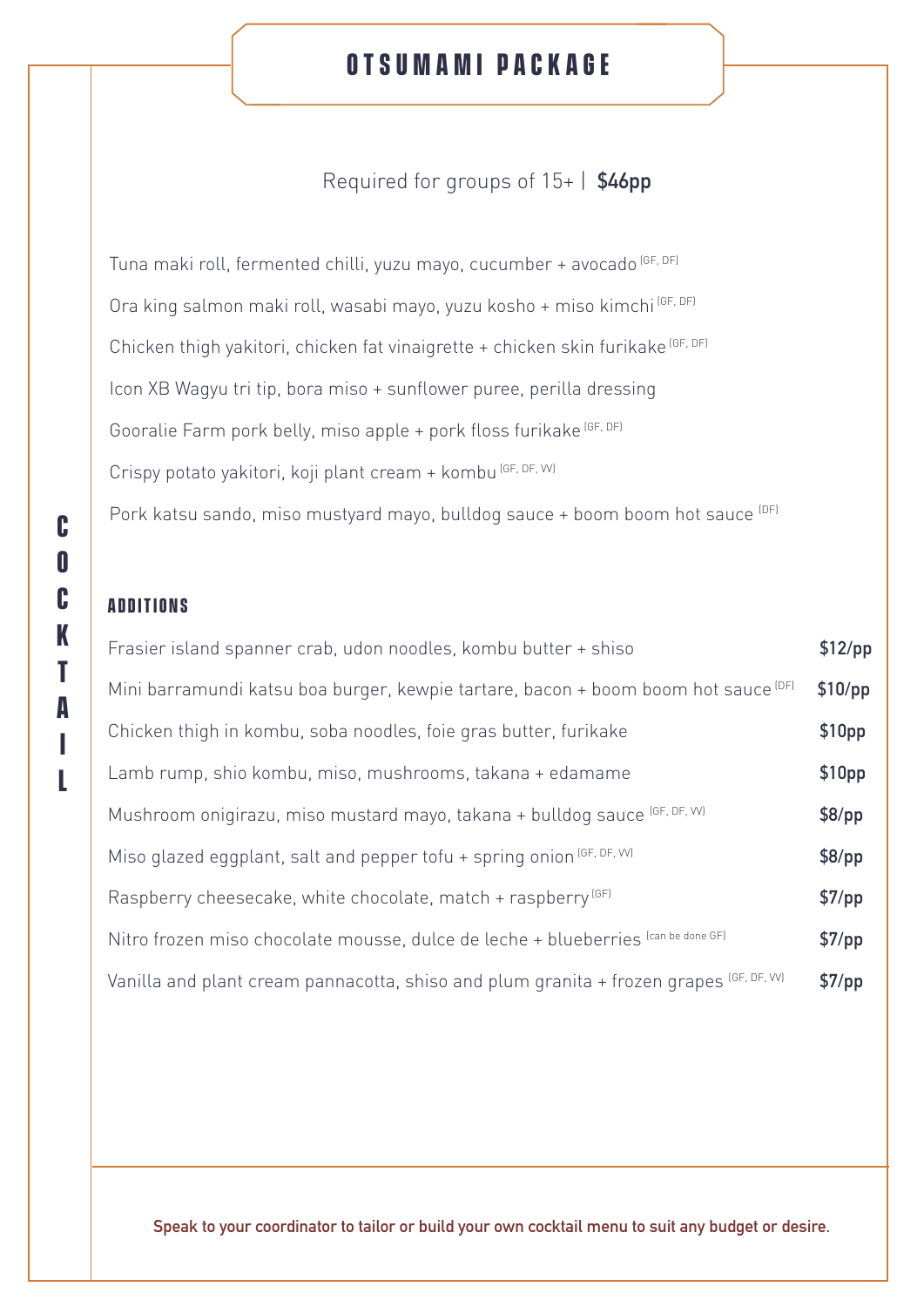# **banquet packages**

## **Banquet options**

Required for groups of 8+

## **\$79pp**

Spicy edamame, fermented chilli paste, ponzu, crispy garlic + sesame <sup>(DF,V)</sup> Boom Boom Room sashimi plate + traditional condiments (GF, DF) Miso soup, spring onion, tofu, wakame, shiso oil (GF, DF, W) Pressed + crumbed duck leg, katsu curry sauce, curry leaf powder <sup>(DF)</sup> Chicken thigh, chicken fat vinaigrette, chicken skin furikake (GF, DF) Twice cooked pork belly, miso apple + pork floss furikake (GF, DF) Teriyaki Ora king salmon, nashi pear puree, daikon + spring onion (GF, DF) Mixed leaves, herbs, pickled onion, cucumber + wafu dressing (GF, DF, W) Raspberry cheesecake, white chocolate + matcha [GF]

## **\$99pp**

Spicy edamame, fermented chilli paste, ponzu, crispy garlic + sesame <sup>(DF, V)</sup> Raw Amaebi prawn tostada, smoked soy + salmon roe (DF) Marinated salmon roe tartlet, macadamia cream + wasabi peas <sup>(DF)</sup> Pressed + crumbed duck leg, katsu curry sauce, curry leaf powder <sup>(DF)</sup> Hiramasa Kingfish tartare, ume kosho, fennel, finger lime, radish + puffed rice <sup>(GF, DF)</sup> Kangaroo tataki, daikon, mandarin kosho, ponzu + garlic chips (GF, DF) Miso soup, spring onion, tofu, wakame, shiso oil (GF, DF, W) Grilled half shell scallop, foie gras, hazelnut furikake + plum vinegar  $(GF)$ Chicken thigh, chicken fat vinaigrette, chicken skin furikake (GF, DF) Twice cooked pork belly, miso apple + pork floss furikake (GF, DF) Wagyu striploin  $[QLD, mbs 5+] + dipping$  sauces  $[GF, DF]$ Slow roasted baby sweet potatoes + koji plant cream (GF, DF, W) Mixed leaves, herbs, pickled onion, cucumber + wafu dressing (GF, DF, W) Nitro frozen miso chocolate mousse, dulche de leche + blueberries (GF Available)

Please note, we will endeavour to cater for specific dietary needs however we cannot guarantee against traces of allergens. Menus change seasonally.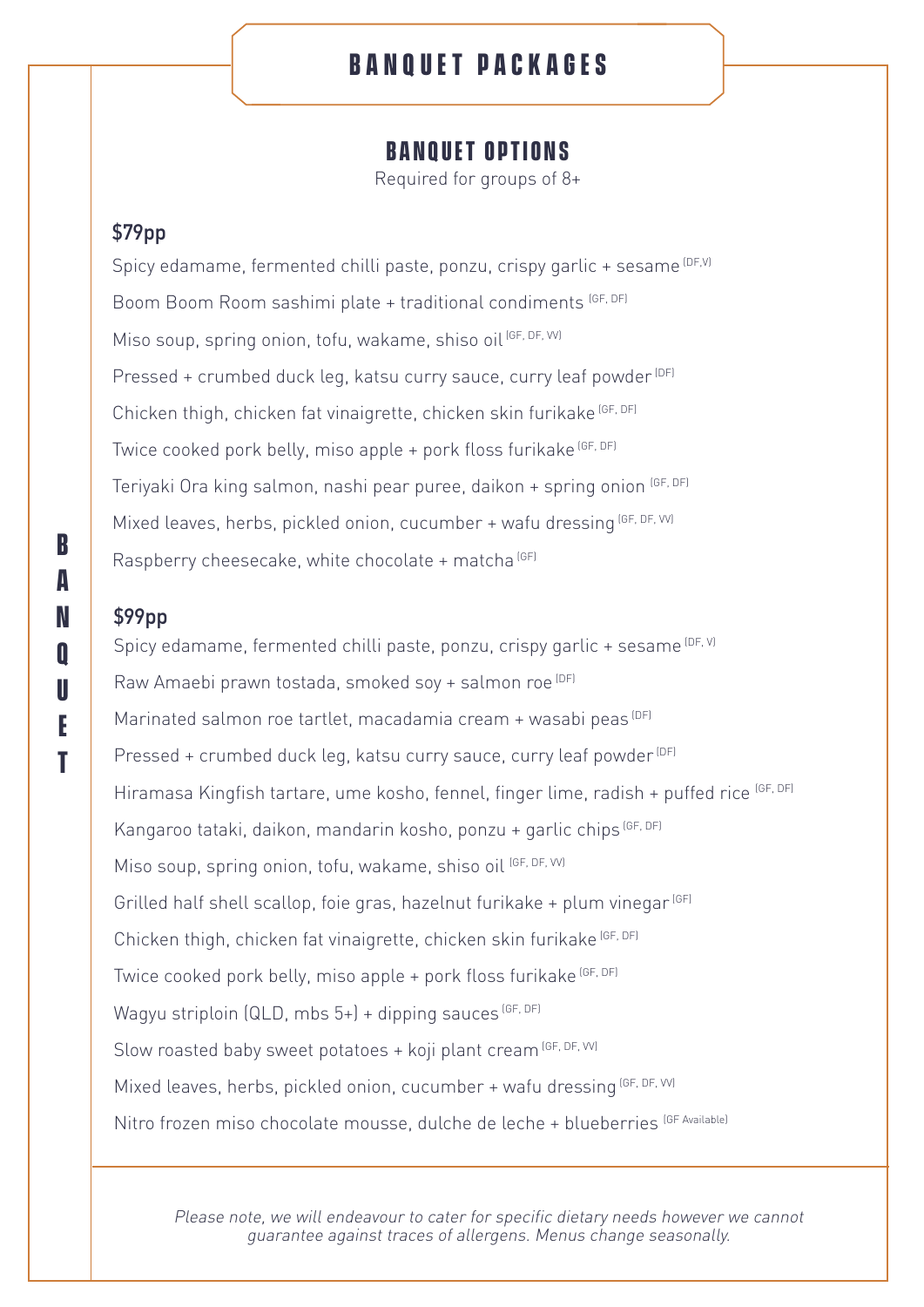Select from 2 beverage packages, a bar tab, beverages on consumption, cocktail on arrival options Speak to our events team for a personalised package.

#### **Please note, all beverage packages are for 15 guests or more.**

## **boom boom BEVERAGE PACKAGE ...............................** 2 HRS **\$40/pp** | 3 HRS **\$50/pp** | 4 HRS **\$60/pp**

#### **Sparkling and White**

Dal Zotto Prosecco (VIC) | Dal Zotto Pinot Grigio (VIC)

#### **Red and Rosé**

**B**

**E**

**V**

**E**

**R**

**A**

**G**

**E**

**P**

**A**

**C**

**K**

**A**

**G**

**E**

**S**

飮

物

パ

**vy** 

ケ

 $\Rightarrow$ 

Dal Zotto Rosato (VIC) | Dal Zotto Sangiovese/Cabernet (VIC)

#### **Beer and Cider**

Kirin Ichiban | Stone & Wood Pacific Ale | Peroni Leggera | Treehouse Apple Cider

## **Non-Alcoholic**

Soft drinks | Juice

**PREMIUM BEVERAGE PACKAGE ...................................** 2 HRS **\$50/pp** | 3 HRS **\$60/pp** | 4 HRS **\$70/pp**

#### **Sparkling**

Voyager Estate Sparkling Chenin Blanc, Margaret River (WA) \* Upgrade - Request a quote to upgrade to Champagne on consumption per bottle.

#### **White Wines (Choose 2)**

Nick O'Leary Riesling, Canberra District (NSW) La Prova Pinot Grigio, Adelaide Hills (SA) Craggy Range Te Muna Sauvignon Blanc (NZ)

#### **Rosé (included)** AIX (FRA)

#### **Red Wines (Choose 2)**

Turon Estate Pinot Noir (SA) Jericho Wines Grenache/Shiraz/ Mataro (SA) Finca Las Moras Reserva Malbec (ARG)

#### $\partial$ **Beer and Cider**

- Kirin Ichiban
- Asahi Black
- Stone & Wood Pacific Ale
- Peroni Leggera
- Treehouse Apple Cider

#### **Non-Alcoholic**

- Soft drinks
- Juice

## **CONSUMPTION BAR TAR**

For a flexible beverage option you can opt for a consumption bar tab. Choose your desired beverages from our extensive beverage list. Minimum spends apply.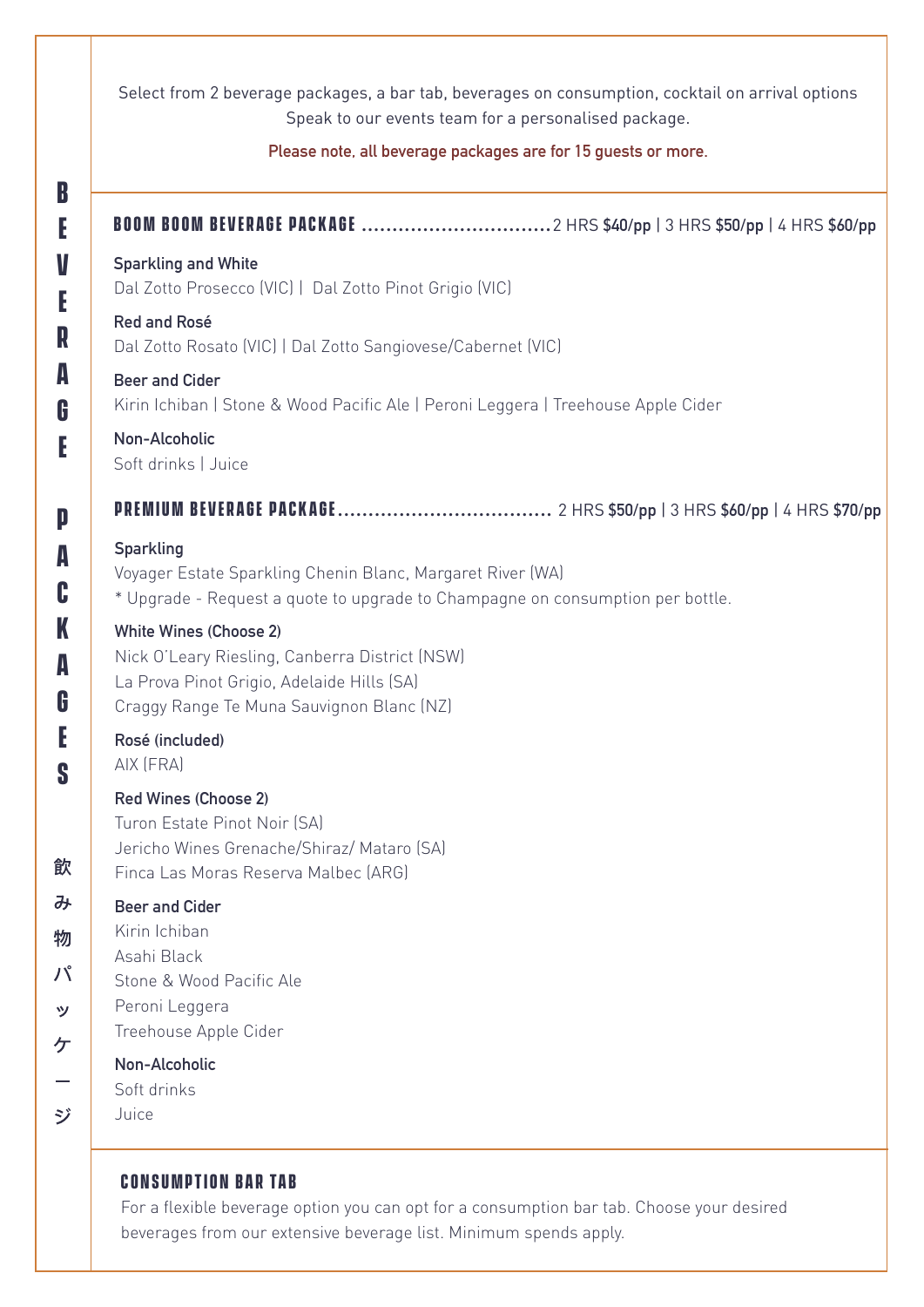| <b>Paper Crane Cocktail</b><br>Suntory Toki, Amaro Nonino, Aperol, Yuzu, Lemon, Passionfruit |     |
|----------------------------------------------------------------------------------------------|-----|
| Hana                                                                                         |     |
| Sakura (Cherry Blossom), Haku Vodka, Lychee, Green Tea Soda, Lemon                           |     |
| <b>Yuzu Spritz</b><br>Yoshinogawa Yuzushu, Dal Zotto Prosecco, Soda                          |     |
| <b>Boom Boom Highball</b>                                                                    |     |
| Suntory Toki, Umeshu, Genmaicha Green Tea Soda, Lemon                                        |     |
|                                                                                              |     |
| <b>ENJOY A SAKE ON ARRIVAL</b>                                                               |     |
|                                                                                              |     |
|                                                                                              |     |
| Kunizakari Jousen'                                                                           |     |
|                                                                                              |     |
| Dewazakura 'Dewasansan Junmai Ginjo'                                                         |     |
|                                                                                              |     |
| Kenbishi 'Kuromatsu' cold & warm                                                             |     |
|                                                                                              |     |
|                                                                                              |     |
|                                                                                              |     |
| Kunizakari Muroka Umeshu                                                                     |     |
|                                                                                              |     |
|                                                                                              |     |
|                                                                                              |     |
|                                                                                              |     |
|                                                                                              |     |
| スナッ                                                                                          | クバー |
|                                                                                              |     |